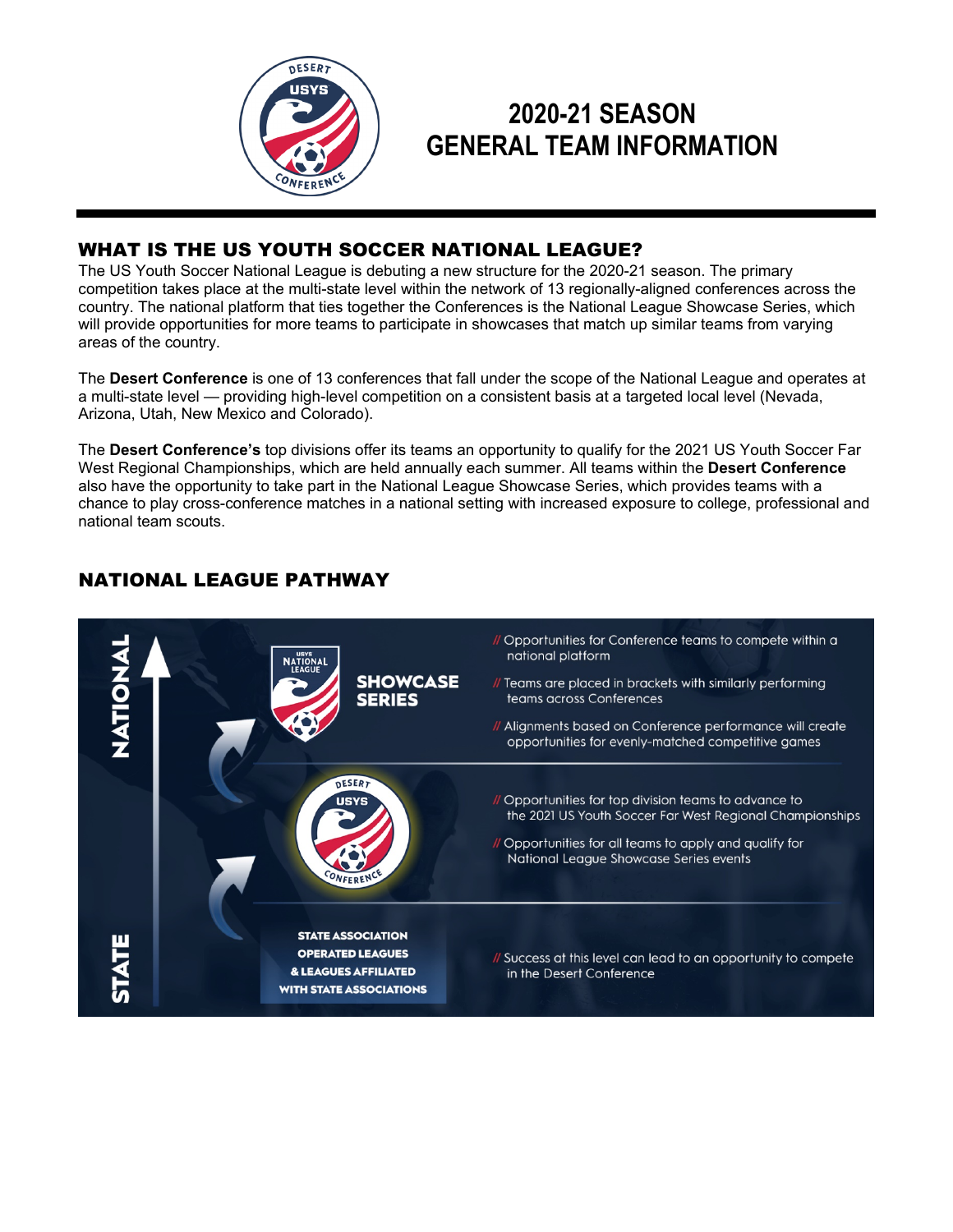#### COMMITMENT

Any team looking to participate in the Desert Conference must understand the level of commitment it takes to participate in a League that stretches across 5 different state associations. All teams understand that this is a multistate league and that teams may travel hundreds of miles to participate in conference games. Teams understand that they may not play any true "home" games. A limited number of teams are accepted into the Desert Conference, so it is important that each team makes the commitment to travel BEFORE applying to the conference.

# BOYS and GIRLS AGE GROUPS OF COMPETITION

The 2020-21 Desert Conference will include the following boys and girls age groups:

- 12 and Under (12U) for players born on January 1, 2009 or later
- 13 and Under (13U) for players born on January 1, 2008 or later
- 14 and Under (14U) for players born on January 1, 2007 or later
- 15 and Under (15U) for players born on January 1, 2006 or later
- 16 and Under (16U) for players born on January 1, 2005 or later
- 17 and Under (17U) for players born on January 1, 2004 or later
- 18 and Under (18U) for players born on January 1, 2003 or later
- 19 and Under (19U) for players born on January 1, 2002 or later

#### ENTRY FEE

The Team Entry Fee to participate in the Desert Conference is \$1,500 per team for 12U, 13U and 14U teams; and \$1,600 per team for 15U, 16U, 17U, 18U and 19U teams and is non-refundable if a team is accepted into the conference and later drops out. **PLEASE NOTE** that the Team Entry Fee must be paid to USYS at the time of application into the Conference and must be paid by CREDIT CARD. A transaction fee will be applied for credit card payments in GotSport. However, payment will not be transacted until the team is accepted into the Desert Conference.

The Team Fee does not include Referee Fees, which will be paid in accordance with the Conference Operating Procedures. Each team is responsible for its own costs incurred in connection with participation including but not limited to travel, housing, meals, and uniforms.

#### APPLICATION PROCEDURES

The Team Application deadline is Monday, July 6, 2020. Teams wishing to participation in the Desert Conference should contact their State Association office for the web link to enter the secure application website for the Desert Conference. Following submission of a team application, your State Association will either endorse/approve the application or reject the application for participation in the Desert Conference. After receiving State Association recommendation, the Desert Conference will review team applications and determine if your team will be accepted into the Desert Conference for the 2020-21 Season. In completing the application form, teams are required to submit accurate information on team accomplishments. Misrepresentation of team accomplishments may result in the team being disqualified from Desert Conference participation. To register you will need your GotSoccer team's username and password. *Please do not sign up for the league if you cannot meet all the required dates above that apply to your team.*

### QUALIFYING TEAMS, SELECTION AND PLACEMENT

Each gender age group is populated in four ways:

- The 2019 20 Desert Conference champion earns an automatic slot
- The 2019 20 State Cup or State League champions from the 5 states earn automatic slots
- The 2019 20 National League teams that qualify for the 2020 Nationals earn automatic slots
- Teams selected by the Desert Conference through an application process

See "Desert Conference-Populating Each Gender Age Group" document for more info

The criteria used for acceptance and placement includes but is not limited to the team's performance in 2019-20 Desert Conference play, 2019-20 US Youth Soccer National Championship Series play (State Cup, Regionals and Nationals), and 2019-20 National League. Accepted teams shall be notified via a website posting or an e-mail regarding their acceptance and placement into the Desert Conference. The list of teams accepted along with tier and division placement for the 2020-21 season is expected to take place on or around July 13, 2020.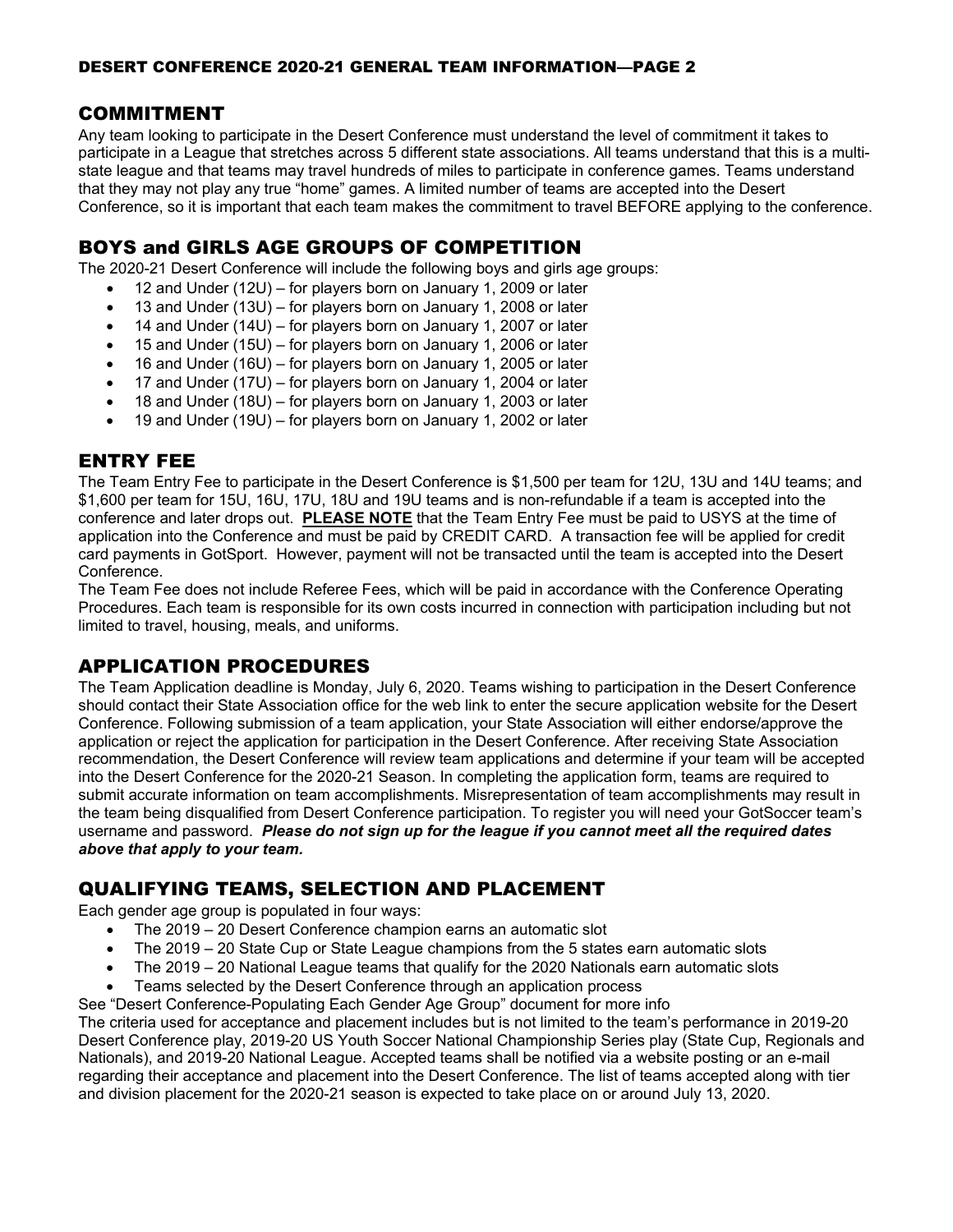#### DESERT CONFERENCE 2020-21 GENERAL TEAM INFORMATION—PAGE 3

#### THE 2020-21 SEASON

The start date of the 2020-21 season for the Desert Conference is September 1, 2020. All games for the Desert Conference must be completed by April 23, 2021.

#### COMPETITION FORMAT

All competitions in every age group shall be round robin. There will be no end of season playoffs. Based on the number of teams placed into a division, teams may play up to a total of 9 Desert Conference games during the season. **Please be aware of the number of games that teams will be required to play.** Desert Conference **teams are required to fulfill their commitment by playing out their entire conference schedule of games.** 

# LOCATION OF GAMES--HOSTING

There are two categories for hosting Desert Conference games.

**Conference Events**: The League will host three (3) events for 12U through 14U teams; and two (2) events for 15U through 19U teams. There are no field costs associated with these events.

**One-Off Games:** The League Manager need to approve the site of one-off games between teams with field costs shared by the teams and Desert Conference.

The mandatory Conference Events are:

- September 11-13, 2020 in Utah Boys and Girls 12-13-14U
- November 20-22, 2020 in AZ Boys and Girls 12-13-14-15-16-17-18-19U
- February 26-28, 2021 in NV Boys and Girls 12-13-14-15-16-17-18-19U

#### GENERAL SCHEDULING INFORMATION

Teams participating in the Desert Conference must be available to play on the published conference dates, which includes rain dates. By submitting your team application, your team is committing to play on the published dates for the conference.

Conference schedules will be developed by the League Manager, who will have sole discretion of game schedules. A coach of multiple teams within the Desert Conference will be given scheduling considerations so he/she can be present for their games, however coach conflict resolution IS NOT guaranteed. Clubs are strongly encouraged to have a 2<sup>nd</sup> coach that can step in should a conflict exists.

Any reschedules will be done in accordance with the Conference Operating Procedures and approval of the League Manager. Schedule requests for individual teams will NOT be considered. For any rescheduling, provided it does not impact the competitive nature at a Conference Event will only be considered if both teams agree to the rescheduling and agree to a date, time and location and it is approved by the League Manager. Any team requesting to reschedule a One-Off Game should understand that they will need to travel to the opposing team's home location provided that both teams agree to the new date and time and it is approved by the League Manager.

#### REFEREES

Desert Conference games will use a 3-man referee system. Each team is responsible for one-half of the total referee fees per game and payment is to be made in cash prior to each game as follows:<br>\$50 per game per team: a total of \$100 (\$40 to Referee).

\$50 per game per team; a total of \$100 (\$40 to Referee and \$30 to each AR) 13U and 14U: \$60 per game per team; a total of \$120 (\$50 to Referee and \$35 to each AR) 15U and 16U: \$70 per game per team; a total of \$140 (\$60 to Referee and \$40 to each AR)<br>17U, 18U and 19U: \$80 per game per team; a total of \$160 (\$70 to Referee and \$45 to each AR) \$80 per game per team; a total of \$160 (\$70 to Referee and \$45 to each AR)

#### TEAM ROSTERS

Teams may utilize 30 players during a season in accordance with League Rules and Policies. A maximum 22 player Team Roster with additional use of a Club Pass Roster shall be utilized in all age groups. Club Pass players may only come from within a team's club, provided that the player is a US Youth Soccer member.

#### RULES AND INFORMATION

Rules and additional information may be found on the US Youth Soccer website: <https://www.usyouthsoccer.org/leagues/>